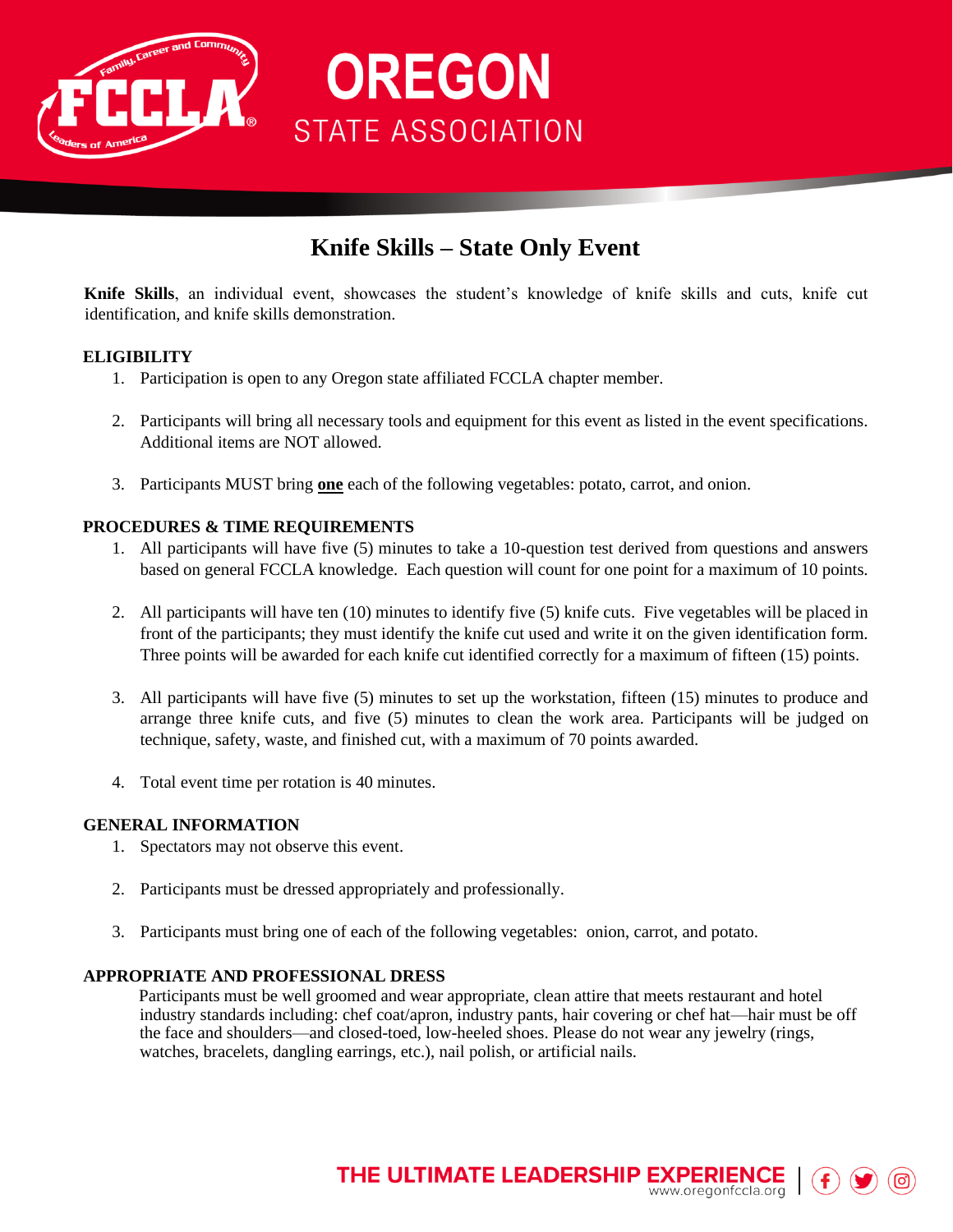

### **KNIFE SKILLS SPECIFICATIONS**

**OREGON** 

**STATE ASSOCIATION** 

#### **WRITTEN TEST**

Participants will have five (5) minutes to take a 10-question test on general FCCLA knowledge. Each question will count for one point each for a maximum total of 10 points.

#### **FOOD PRODUCTION**

Participants may bring only the items listed below to the event. No other equipment will be allowed in the competition site. Additional items will be removed from the participants until after they have finished competing. Participants will demonstrate industry standards in use of equipment, tools, and techniques.

| Equipment, Tools, &        | Use proper equipment, tools, products, vocabulary, and techniques. No                     |  |  |  |  |  |  |  |
|----------------------------|-------------------------------------------------------------------------------------------|--|--|--|--|--|--|--|
| Techniques                 | external rulers are allowed. The following are the only tools allowed:                    |  |  |  |  |  |  |  |
|                            | Vegetable peeler   Paring knife   8" or 10" French Knife   Cutting                        |  |  |  |  |  |  |  |
|                            | board and mat   Parchment paper and pen   Prepared sanitizer                              |  |  |  |  |  |  |  |
|                            | Towels $\vert$ Gloves $\vert \frac{1}{2}$ sheet pan $\vert$ Small compost/waste bucket or |  |  |  |  |  |  |  |
|                            | bowl                                                                                      |  |  |  |  |  |  |  |
| Food Product               | Participants must bring one (1) each of each of the following vegetables:                 |  |  |  |  |  |  |  |
|                            | carrot, potato, onion. No substitutions are allowed.                                      |  |  |  |  |  |  |  |
| Time                       | Demonstrate careful planning for completing tasks efficiently. All scraps                 |  |  |  |  |  |  |  |
| Management/Scraps $&$      | will be presented for evaluation of product waste.                                        |  |  |  |  |  |  |  |
| <b>Wasting of Supplies</b> |                                                                                           |  |  |  |  |  |  |  |

#### **IDENTIFICATION**

All participants will have ten (10) minutes to identify five (5) knife cuts. Five vegetables will be placed in front of the participants; they must identify the knife cut used and write it on the given identification form. Three points will be awarded to each knife cut identified correctly for a maximum of 15 points.

#### **KNIFE DEMONSTRATION**

All participants will have five (5) minutes to set up the workstation, fifteen (15) minutes to produce and arrange three different knife cuts, and five (5) minutes to clean the work area. Participants will be judged on technique, safety, waste, and finished cut, with a maximum of 70 points awarded.

| Knife Cuts             | A total of six (6) uniform and appropriate pieces are cut from the vegetable provided to<br>demonstrate three (3) from the following cuts: Julienne; fine julienne; brunoise; fine brunoise;<br>small, medium, large dice; paysanne; batonnet; rondelle; peel and small dice. |
|------------------------|-------------------------------------------------------------------------------------------------------------------------------------------------------------------------------------------------------------------------------------------------------------------------------|
|                        | Event evaluators will determine which three (3) cuts from specific vegetables all participants<br>will demonstrate during the competition. Knife cuts will be displayed on a $\frac{1}{2}$ sheet pan, and all<br>cuts will be identified using the pen and parchment paper.   |
| <b>Overall Product</b> | Prepare knife cuts consistently, with appropriate proportions. Demonstrate a high quality of                                                                                                                                                                                  |
| Appearance and         | workmanship.                                                                                                                                                                                                                                                                  |
| Presentation           |                                                                                                                                                                                                                                                                               |

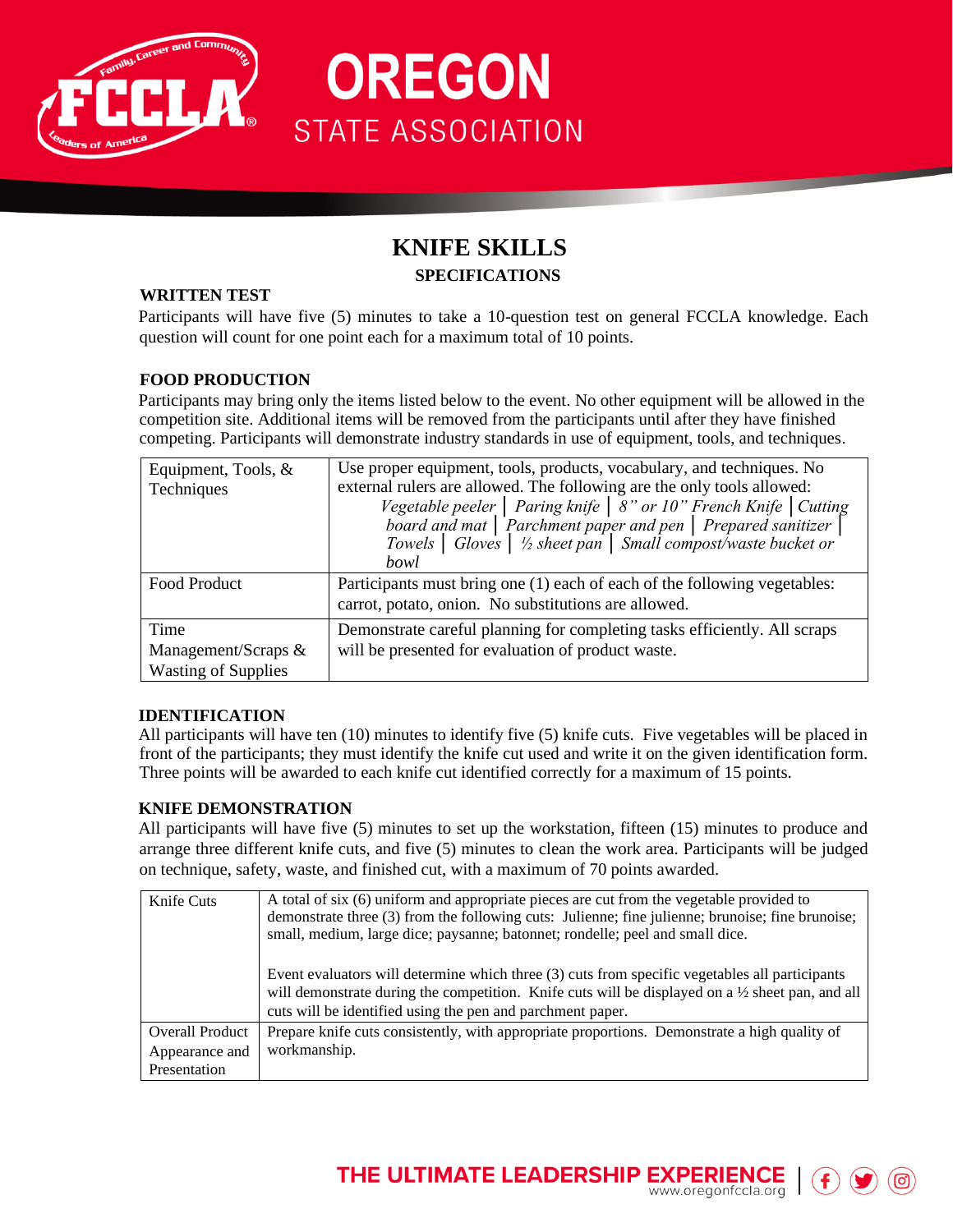

# **EQUIPMENT CHECK IN FORM**

**OREGON** 

**STATE ASSOCIATION** 

| <b>Name of Participant:</b> |                  |
|-----------------------------|------------------|
|                             |                  |
| School:                     | <b>Category:</b> |

**Participants may bring a pencil to take the test. Only the following items are allowed in the Knife Skills event. Any additional items will not be allowed for competition and must be removed from the participant's supplies.** 

- o Vegetable Peeler
- o Paring Knife
- o 8" or 10" French Knife
- o Cutting Board and Mat
- o Parchment Paper
- o Pen
- o Prepared Sanitizer
- o Towels
- o Gloves
- o ½ Sheet Pan
- o Small Compost/Waste Bucket or Bowl
- o One Each: Carrot, Onion, and Potato

Event Consultant Initials \_\_\_\_\_\_\_\_\_\_\_\_\_\_

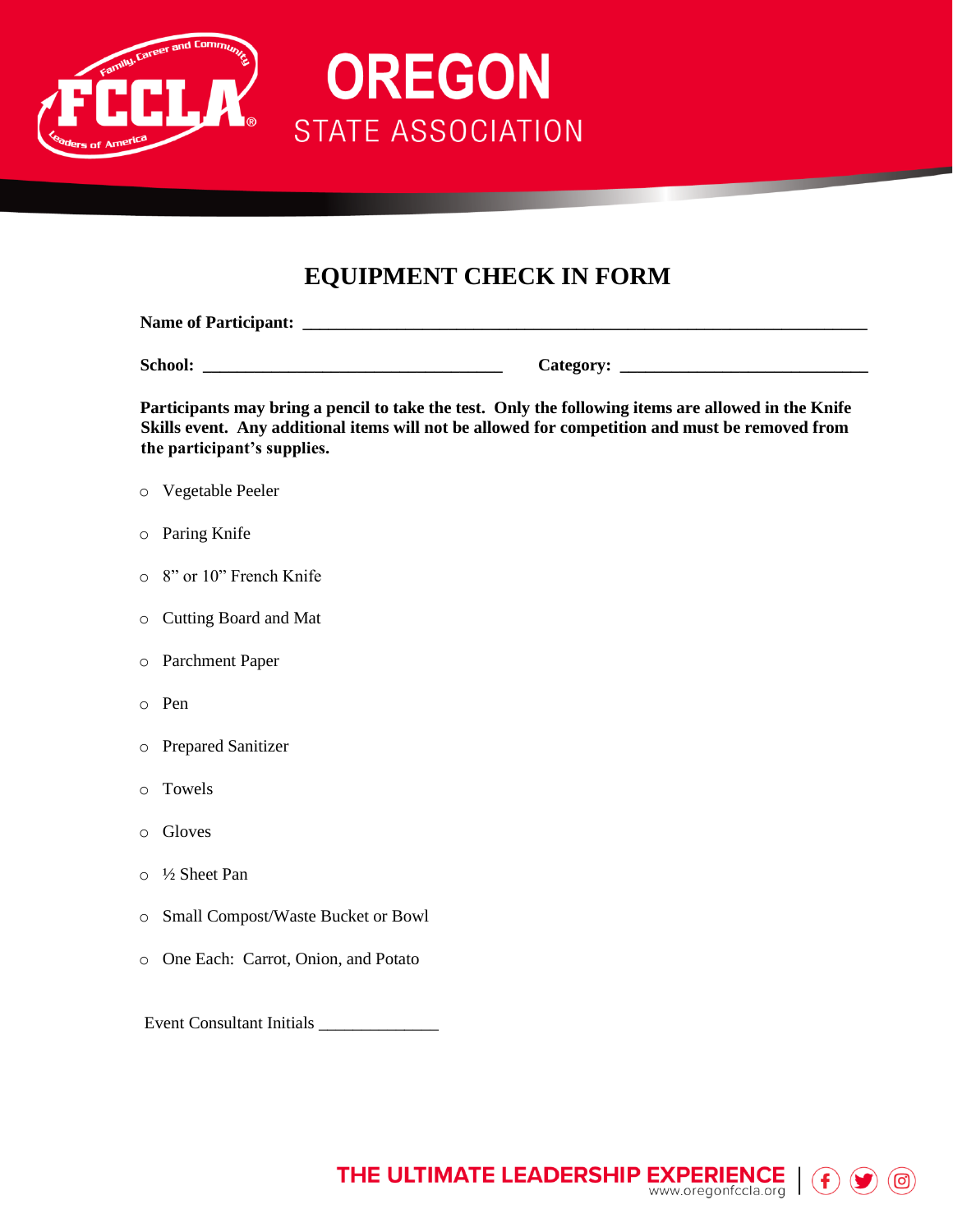

### **IDENTIFICATION RUBRIC**

**OREGON** 

**STATE ASSOCIATION** 

**INSTRUCTIONS:** Identify the vegetable and list the knife cut. Three points will be awarded to each correctly identified vegetable and knife cut for a maximum of 15 points.

| <b>Vegetable</b> | <b>Knife Cut</b>    | Points |
|------------------|---------------------|--------|
|                  |                     |        |
| 1.               |                     | /3     |
|                  |                     |        |
| 2.               |                     | /3     |
|                  |                     |        |
| 3.               |                     | /3     |
|                  |                     |        |
| 4.               |                     | /3     |
|                  |                     |        |
| 5.               |                     | /3     |
|                  |                     |        |
|                  | <b>TOTAL POINTS</b> | /15    |

| Name:                       |          |  |
|-----------------------------|----------|--|
| Chapter:                    | Division |  |
| <b>Evaluator Signature:</b> | Date:    |  |

**Level:** \_\_\_\_\_\_\_\_\_\_

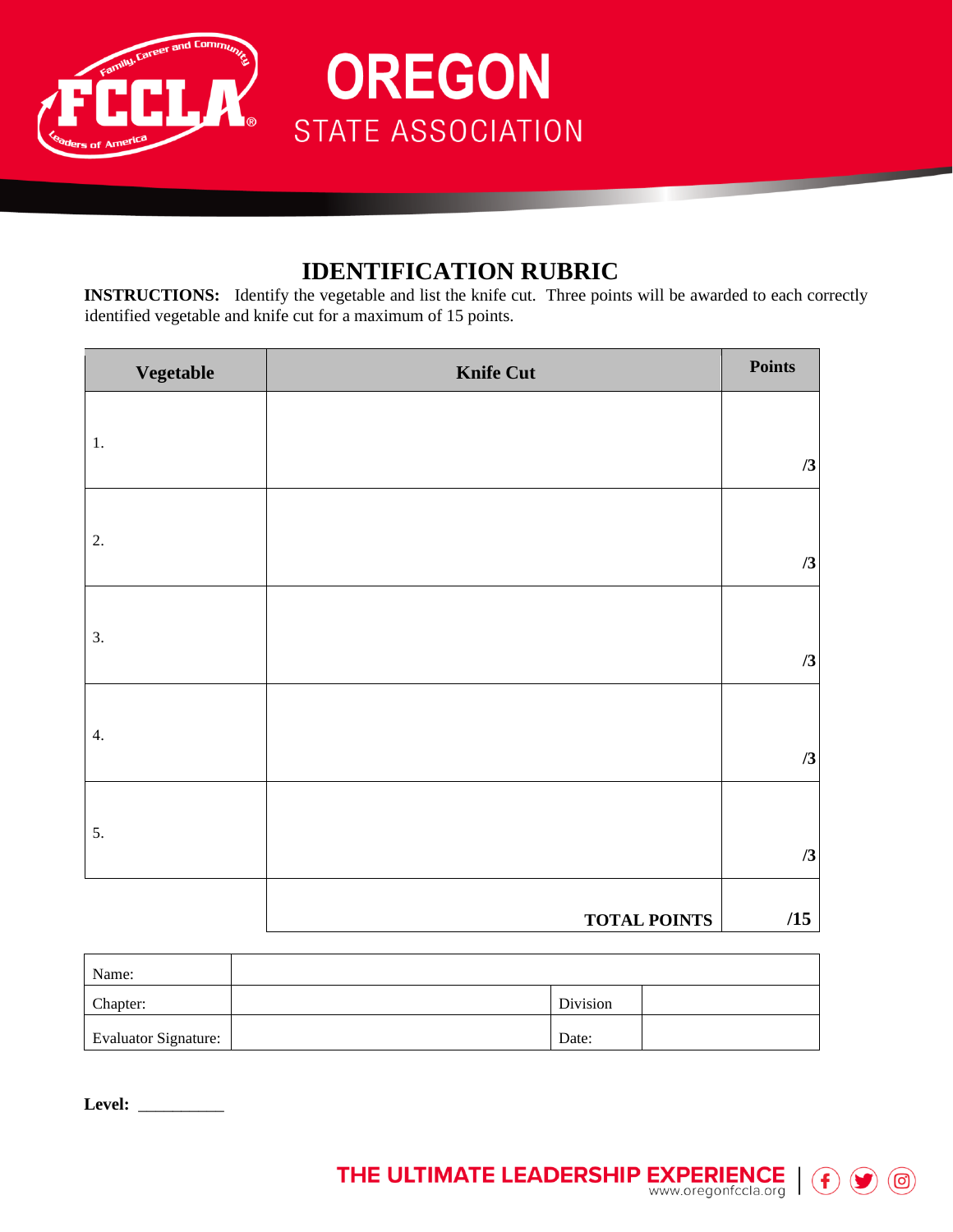

#### **DIRECTIONS:**

1. Make sure all participant information at the bottom of this form is correct. If the participant does not show, please write "No Show" across the form and return with other forms.

**OREGON** 

**STATE ASSOCIATION** 

2. At the end of competition in the room, double-check all scores and participant information to ensure accuracy. Sort results by highest score to lowest score, record results on green final score sheet, and submit.

#### **ROOM CONSULTANT CHECK**

| <b>Contest</b><br><b>Orientation</b>             |                                                                                                                                  | $\bf{0}$                                                                     | The individual did not attend                              |  | 5<br>The individual attended                      |          |
|--------------------------------------------------|----------------------------------------------------------------------------------------------------------------------------------|------------------------------------------------------------------------------|------------------------------------------------------------|--|---------------------------------------------------|----------|
| 0 or 5 points                                    |                                                                                                                                  |                                                                              |                                                            |  |                                                   |          |
|                                                  |                                                                                                                                  |                                                                              |                                                            |  |                                                   |          |
|                                                  |                                                                                                                                  |                                                                              | <b>Room Consultant Score</b> (5 points possible)           |  |                                                   | /5       |
|                                                  |                                                                                                                                  |                                                                              |                                                            |  | Written Test (10 points possible)                 | /10      |
|                                                  |                                                                                                                                  |                                                                              |                                                            |  | <b>Identification Cuts</b> (15 points possible)   | /15      |
| <b>Evaluator</b><br><b>Scores</b><br>0-70 points | Evaluator 1: ___________ Initials:______<br>Evaluator 2: ___________ Initials: ______<br>Evaluator 3: __________ Initials: _____ | <b>Demonstration</b><br>(70 points possible-<br>Average Evaluator<br>Scores) |                                                            |  |                                                   |          |
|                                                  |                                                                                                                                  |                                                                              |                                                            |  |                                                   | /70      |
|                                                  |                                                                                                                                  |                                                                              | (Written Test, Identification Cuts, & Demonstration Scores |  | <b>FINAL SCORE</b><br>plus Room Consultant Score) | /100     |
| <b>Circle Rating Achieved:</b>                   |                                                                                                                                  | Gold:<br>Silver:<br><b>Bronze:</b>                                           | 90-100 pts.<br>$1-69.9$ pts.                               |  | 70-89.9 pts. VERIFIED: Room Consultant            | Initials |
| Name:                                            |                                                                                                                                  |                                                                              |                                                            |  |                                                   |          |
| Chapter:                                         |                                                                                                                                  |                                                                              |                                                            |  | Division                                          |          |
| <b>Evaluator Signature:</b><br>$\Gamma$ ommonte: |                                                                                                                                  |                                                                              |                                                            |  | Date:                                             |          |

**Comments:**